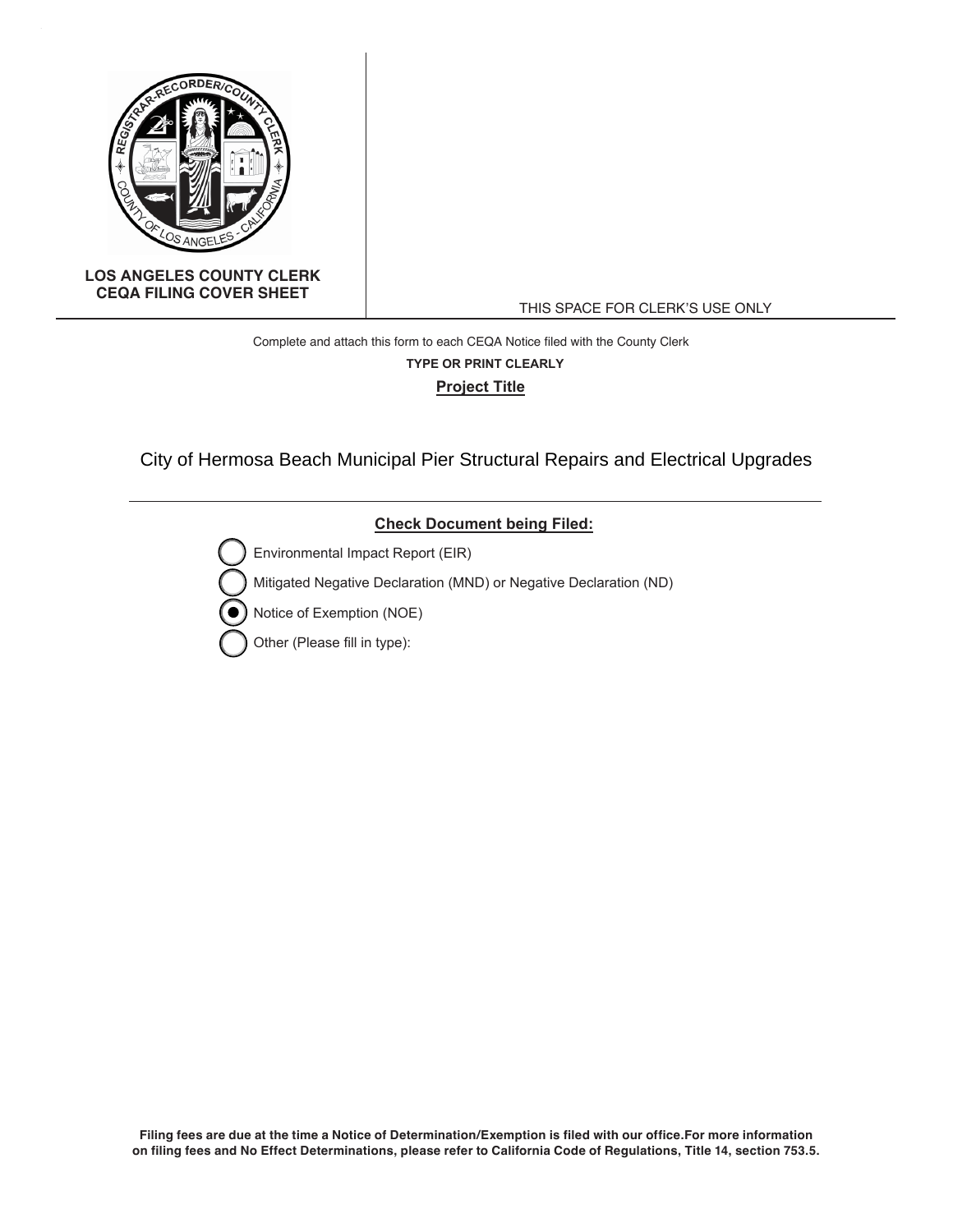#### **Notice of Exemption**

| Appendix E |  |
|------------|--|
|            |  |
|            |  |

| To: Office of Planning and Research |  |  |  |
|-------------------------------------|--|--|--|
| P.O. Box 3044, Room 113             |  |  |  |
| Sacramento, CA 95812-3044           |  |  |  |

County Clerk County of: Los Angeles Business Filings 12400 E. Imperial Hwy., #1201 Norwalk, CA 90650

**From:** (Public Agency): City of Hermosa Beach 1315 Valley Drive Hermosa Beach, CA 90254

(Address)

Project Title: City of Hermosa Beach Municipal Pier Structural Repairs and Electrical Upgrades

Project Applicant: City of Hermosa Beach Public Works Department

Project Location - Specific:

1 Pier Avenue, Hermosa Beach, CA 90254 (Hermosa Beach Pier, west of Pier Plaza)

Project Location - City: Hermosa Beach Project Location - County: Los Angeles

Description of Nature, Purpose and Beneficiaries of Project:

Structural repairs of piles and electrical updates to conduit and light bollards to existing City of Hermosa Beach Municipal Pier. Please see attached memo for additional information.

Name of Public Agency Approving Project: City of Hermosa Beach

Name of Person or Agency carrying Out Project: City of Hermosa Beach Public Works Department

Exempt Status: **(check one):** 

- $\Box$  Ministerial (Sec. 21080(b)(1); 15268);
- Declared Emergency (Sec. 21080(b)(3); 15269(a));
- $\Box$  Emergency Project (Sec. 21080(b)(4); 15269(b)(c));
- G Categorical Exemption. State type and section number: \_1\_5\_3\_0\_1 \_a\_n\_d\_1\_5\_3\_0\_2 \_ \_\_\_ \_\_\_\_ \_
- $\Box$  Calegorical Exemption. State type and section number: \_\_\_\_\_\_\_\_\_\_\_\_\_\_\_\_\_\_\_\_\_\_<br>  $\Box$  Statutory Exemptions. State code number: \_\_\_\_\_\_\_\_\_\_\_\_\_\_\_\_\_\_\_\_\_\_\_\_\_\_\_\_\_\_\_\_\_

Reference: Sections 21108, 21152, and 21152.1, Public Resources Code.

Reasons why project is exempt:

Project scope includes necessary structural and electrical repairs to the existing Municipal Pier and involves no expansion of existing or former use. Please see attached memo for additional information.

| Lead Agency<br>Michelle Licata<br><b>Contact Person:</b>                                                                                                                                                                 | Area Code/Telephone/Extension:   | 310-318-0228 |
|--------------------------------------------------------------------------------------------------------------------------------------------------------------------------------------------------------------------------|----------------------------------|--------------|
| If filed by applicant:<br>1. Attach certified document of exemption finding.<br>2. Has a Notice of Exemption been filed by the public agency approving the project?<br>Signature: My Chilly Micator Date: 5-17-22 Title: | Yes<br><b>Assistant Engineer</b> | No           |
| • Signed by Lead Agency<br>Signed by Applicant<br>Authority cited: Sections 21083 and 21110, Public Resources Code.                                                                                                      | Date Received for filing at OPR: |              |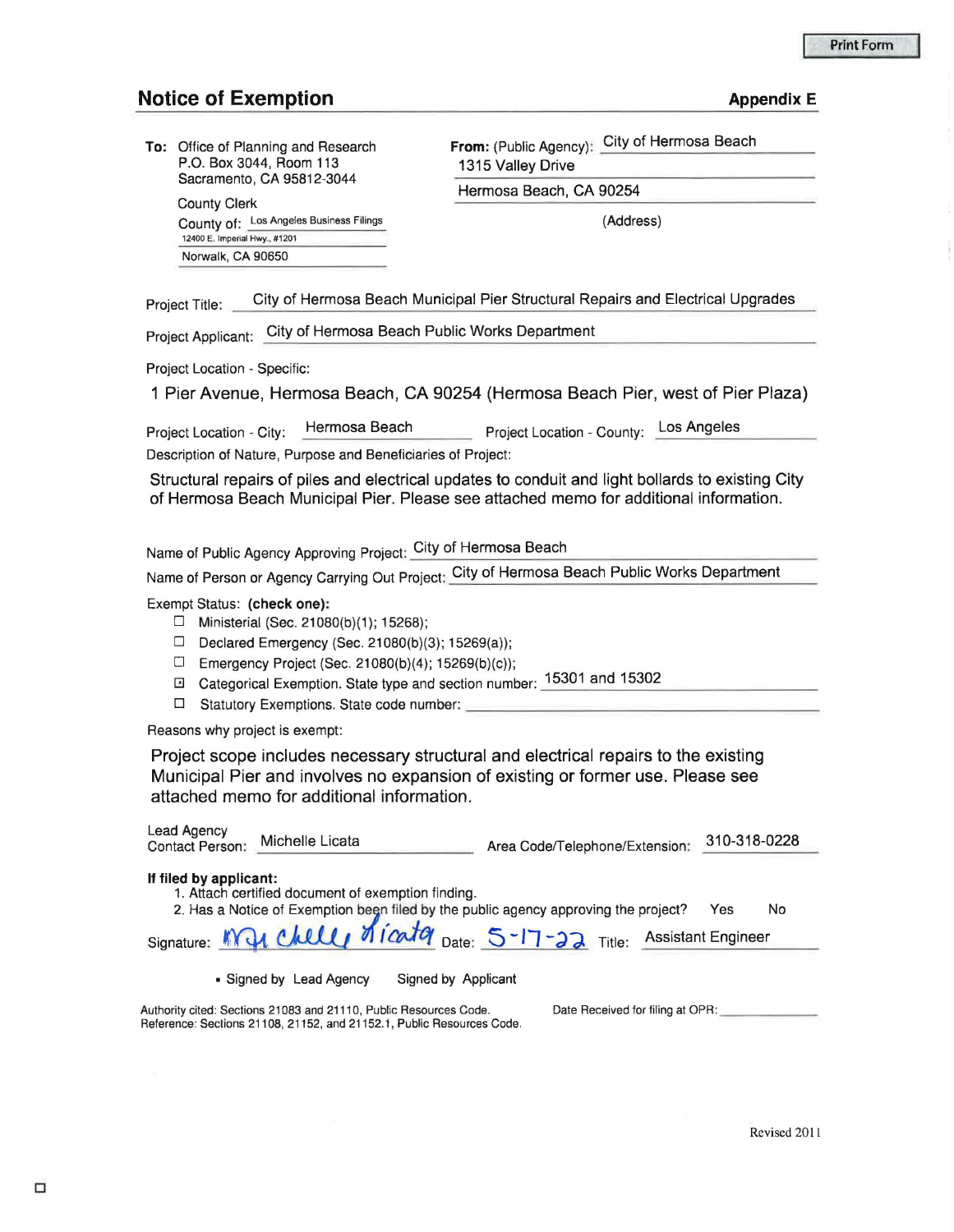| Τo              | Los Angeles County Registrar<br>Recorder/County Clerk                                                                              | <b>Contact No.</b> | 310-318-0228             |  |
|-----------------|------------------------------------------------------------------------------------------------------------------------------------|--------------------|--------------------------|--|
| <b>From</b>     | Michelle Licata, City of Hermosa<br>Beach Public Works Department<br>1315 Valley Drive, Basement<br>Level, Hermosa Beach, CA 90254 | Email              | mlicata@hermosabeach.gov |  |
| Project<br>Name | City of Hermosa Beach Municipal Pier Structural Repairs and Electrical Upgrades                                                    |                    |                          |  |
| <b>Subject</b>  | California Environmental Quality Act (CEQA) Notice of Exemption (NOE)                                                              |                    |                          |  |

# 1. Introduction

A California Environmental Quality Act (CEQA) compliance review was performed for the City of Hermosa Beach Municipal Pier Structural Repairs and Electrical Upgrades Project (Project). This memorandum provides a brief description of the Project, summarizes the CEQA exemption that the Project qualifies for, and reports the findings of supporting documentation.

# 2. Project Background and Description

The Project involves necessary structural repairs and electrical upgrades to support continued use and function of the Hermosa Beach Pier (Pier) in the City of Hermosa Beach, CA. The Pier is located at 1 Pier Avenue, Hermosa Beach, CA, and is a public resource that provides public access for ocean viewing and recreational fishing. Modifications to repair the existing Pier structure are required to maintain safe public access and function of the Pier, and electrical upgrades are proposed to improve the existing lighting and power at the Pier. The Pier is subject to natural wear due to weather and wave action, and structural repairs to piles, pile caps (bents), and the deck are needed to maintain a safe and operational Pier for public use.

The new lighting plan for the Pier includes demolition of existing conduit and replacement of existing light fixtures with new bollards at each bent along the length of the Pier. The electrical upgrades will tie into the existing electrical infrastructure that connects the Pier to the City electrical grid. Project plans will also include a staging and access plan that will outline pier access during Project construction as well as staging and storing areas near the Project site.

Construction will not take place during summer months (Memorial Day through Labor Day) and the Project will only close portions of the Pier during construction to maintain public access. Construction is anticipated to begin in Fall 2022 and extend into the winter months. There will be no clearing of vegetation or destruction of habitat and no nighttime work proposed for this Project. The Project will address necessary repairs to the Pier structure and will improve the Pier's safety and function and well as the overall aesthetic for the public.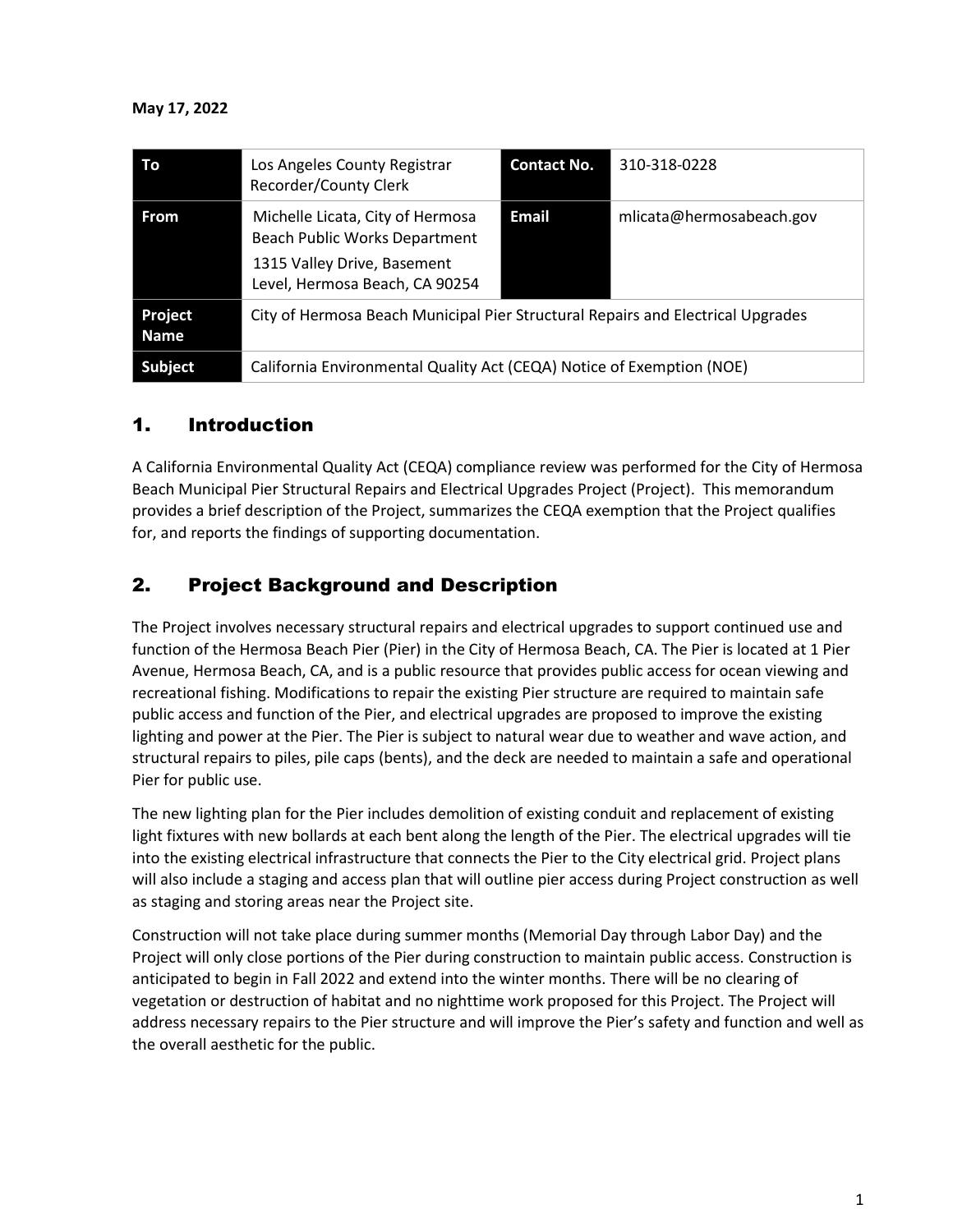# 3. Review for CEQA Exemption

The Project was reviewed relative to the CEQA Guidelines to determine if it qualifies under a class of projects that has been determined not to have a significant effect on the environment and which may be exempted. The Project meets the criteria for a Class 1 and Class 2 Categorical Exemption, which are described below.

### **CEQA Guidelines Section 15301: Existing Facilities**

The Class 1 Categorical Exemption includes the operation, repair, maintenance, permitting, leasing, licensing, or minor alternation of existing public or private structures, facilities, mechanical equipment, or topographical features, involving negligible, or no expansion of existing or former use. The types of "existing facilities" of the Class 1 exemption are outlined below:

*(a) Interior or exterior alterations involving such things as interior partitions, plumbing, and electrical conveyances.*

*(b) Existing facilities of both investor and publicly-owned utilities used to provide electric power, natural gas, sewerage, or other public utility services.*

*(c) Existing highways and streets, sidewalks, gutters, bicycle and pedestrian trails, and similar facilities (this includes road grading for the purpose of public safety).*

*(d) Restoration or rehabilitation of deteriorated or damaged structures, facilities, or mechanical equipment to meet current standards of public health and safety, unless it is determined that the damage was substantial and resulted from an environmental hazard such as earthquake, landslide, or flood.*

The proposed Project meets the criteria for the Class 1 exemption as the Project includes electrical upgrades, structural repairs, and reconstruction of portions of the existing Pier.

### **CEQA Guidelines Section 15302: Replacement or Reconstruction**

The Class 2 Categorical Exemption includes the replacement or reconstruction of existing structures or facilities where the new structure will be located at the same site as the structure replaced and will have substantially the same purpose and capacity, as the structure replaced. Item (c) of the of the Class 2 exemption includes replacement or reconstruction of existing utility systems and/or facilities involving negligible or no expansion of capacity. The proposed Project improvements meet the criteria for the Class 2 exemption, as the Project would include the replacement and reconstruction of existing electrical systems that provide lighting to the existing Pier.

### **3.1 CEQA Guidelines Section 15300.2 Exceptions**

Section 15300.2 of the CEQA Guidelines includes a list of circumstances in which a Categorical Exemption cannot be used. The list of circumstances in chich a Categorical Exemption cannot be used include the following:

a) Location. Classes 3, 4, 5, 6, and 11 are qualified by consideration of where a project is to be located – a project that is ordinarily insignificant in its impact on the environment may in a particularly sensitive environment be significant. Therefore, Classes 3, 4, 5, 6, and 11 are considered to apply in all instances, except where a project may impact an environmental resource of hazardous or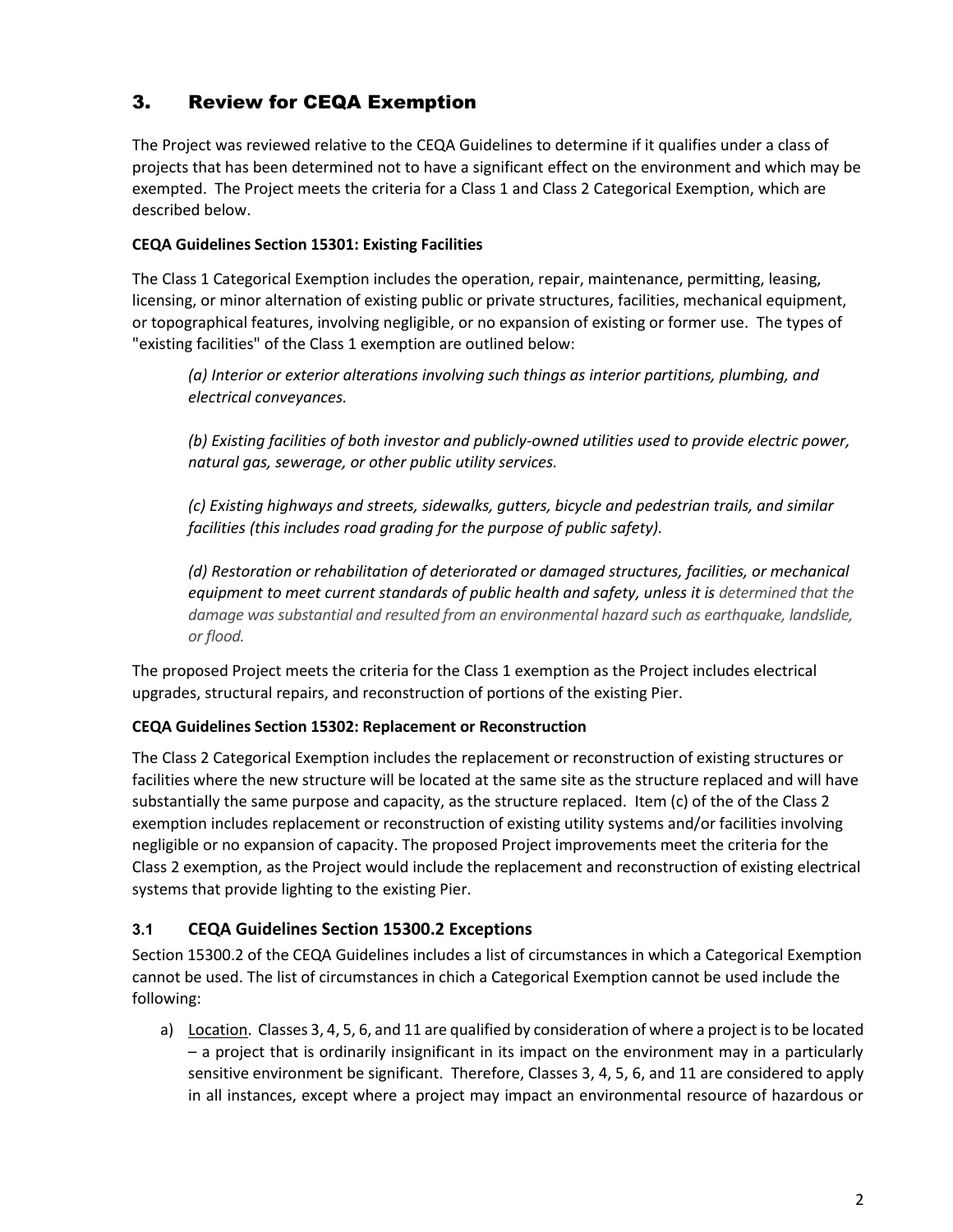critical concern where designated, precisely mapped, and officially adopted pursuant to law by federal, state, or local agencies.

- b) Cumulative Impact. All Classes of exemptions are inapplicable when the cumulative impact of successive projects of the same type in the same place over time is significant.
- c) Significant Effect. The CEQA Guidelines state that a Categorical Exemption shall not be used for an activity where there is a reasonable possibility that the activity will have a significant effect on the environment due to unusual circumstances.
- d) Scenic Highways. The CEQA Guidelines state that a Categorical Exemption shall not be used for a project which may result in damage to scenic resources, including but not limited to, trees, historic buildings, rock outcroppings, or similar resources, within a highway officially designated as a state scenic highway.
- e) Hazardous Waste Sites. The CEQA Guidelines state that a Categorical Exemption shall not be used for a project located on a hazardous waste site which is included on any list compiled pursuant to Section 65962.5 of the Government Code.
- f) Historical Resources. The CEQA Guidelines state that a Categorical Exemption shall not be used for a project which may cause a substantial adverse change in the significance of a historical resource.

As part of this review for exemption, the Project was evaluated against each of the applicable exceptions, summarized below.

### **Exception 15300.2 (a) - Location**

CEQA Guidelines Section 15300.2(a) specifies that certain classes of exemptions are qualified by consideration of where the project is to be located. A project that is ordinarily insignificant in its impact on the environment may in a particularly sensitive environment be significant. The 15300.2(a) exception is not applicable to Class 1 and Class 2 Categorical Exemptions and as such, this exception does not apply to the Project.

### **Exception 15300.2 (b) - Cumulative Impact**

CEQA Guidelines Section 15300.2(b) specifies that a Categorical Exemption shall not be used when the cumulative impact of successive projects of the same type in the same place over time is significant. Cumulative impacts are defined as "two or more individual effects which, when considered together, are considerable or which compound or increase other environmental impacts" (CEQA Guidelines Section 15355).

A search was undertaken to identify reasonably foreseeable cumulative projects that may have overlapping or cumulative impacts with the Project. Efforts to identify cumulative projects included review of ongoing and planned projects at the Pier and within the City of Hermosa Beach, including City Capital Improvement Projects and development projects. Upon evaluation of the City's current Capital Improvement and other City Projects, there are not any projects located within the Project area. The nearest Capital Improvement Project is the Annual Sewer Improvements Project (Phase I), which is located approximately 0.4 miles east of the Project area and has a construction completion timeframe of spring 2022. The proposed Project will not coincide with this nearby Project as all work will take place on and in the immediate vicinity of the existing Pier. No additional cumulative projects were identified on or in the vicinity of the Project. Based on the review, the Section 15300.2(b) exception does not apply to the Project.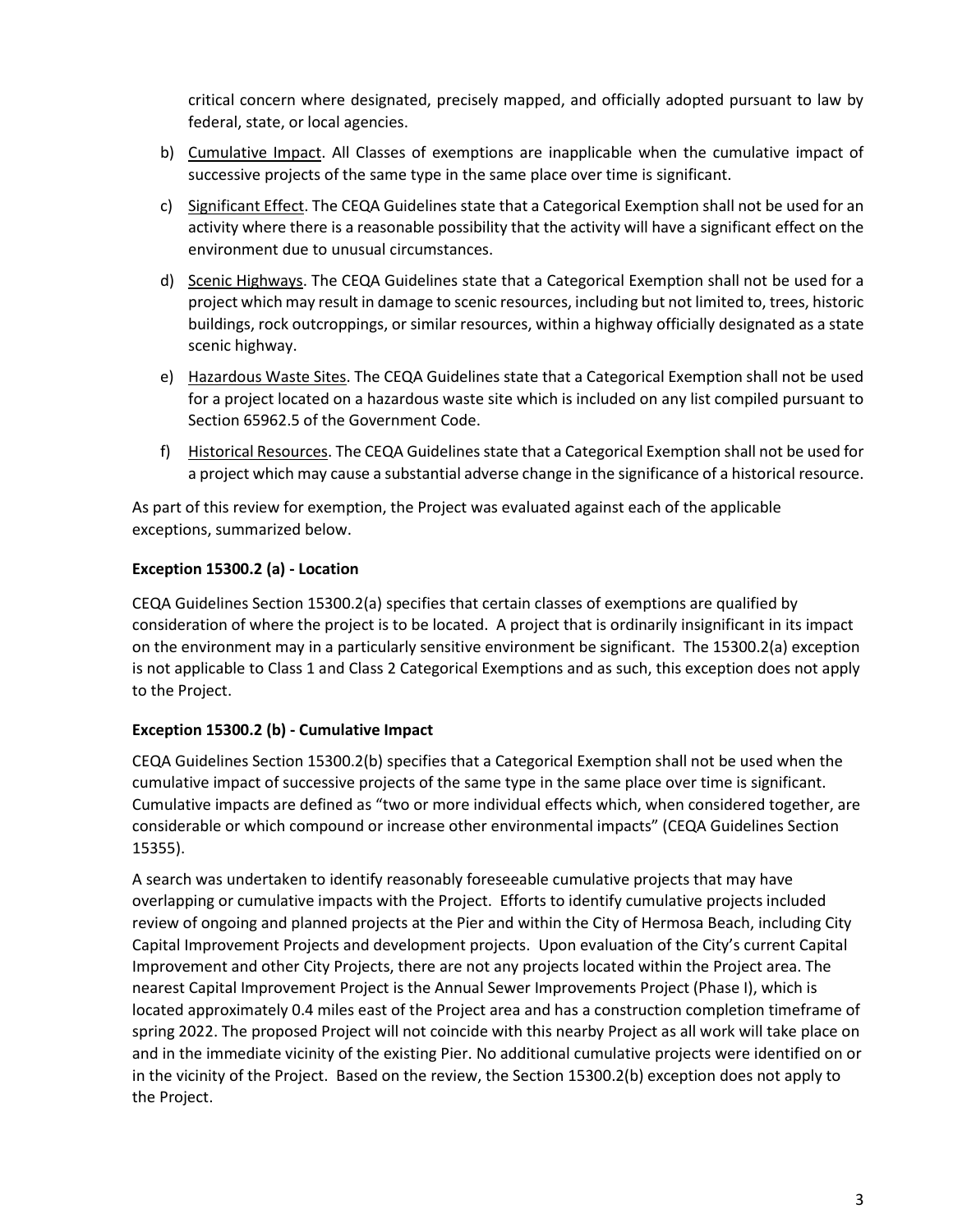#### **Exception 15300.2 (c) - Significant Effect from Unusual Circumstances**

CEQA Guidelines Section 15300.2(c) specifies that a Categorical Exemption shall not be used for an activity where there is a reasonable possibility that the activity will have a significant effect on the environment due to unusual circumstances. The Project is consistent with exempt classes of projects (Class 1 and Class 2) and does not include a feature that distinguishes it from others in the exempt classes, such as size or location. Construction and alteration/repairs are common features within the exempt class of projects. The size of the Pier will not increase, all structural repairs and electrical upgrades will take place within the existing footprint of the Pier structure. No new construction outside of the Pier footprint is proposed. The environment within the Project area is not unusually sensitive. The area is an existing wooden pier structure. The proposed Project is not anticipated to increase public capacity to the Pier. Small portions of the Pier will be temporarily closed off during fall and winter months to accommodate construction activities; however, public access to the Pier will be maintained during construction to allow continued public use (i.e., ocean viewing and fishing). No occurrences of special-status plant or wildlife species have been recorded on the Project site (CNDDB 2022, USFWS 2022). The state and federally listed western snowy plover is known to winter on the beaches of the City, though a nest has not been recorded since 1949 and the closest breeding colony to Hermosa Beach is in Bolsa Chica in Orange County (City of Hermosa Beach, 2015).

There is no adopted Habitat Conservation Plan or Natural Community Conservation Plan for the Project area. The City of Hermosa Beach has a Local Coastal Plan, which mentions the regional importance of the Pier as a local recreation resource (City of Hermosa Beach, 1981). There is also a City plan titled City of Hermosa Beach PLAN Hermosa: Final Environmental Impact Report (SCH# 2015081009) for the City of Hermosa Beach; however, there are no specific measures or plan sections relating to the Pier/Pier resources. The Plan notes that the beaches are frequented by human traffic and no vegetated dune habitat exists in Hermosa Beach (City of Hermosa Beach, 2017). No unusual circumstances have been identified. Based on the review, the Section 15300.2(c) exception is not applicable to the Project.

### **Exception 15300.2 (d) - Scenic Highways**

CEQA Guidelines Section 15300.2(d) specifies that a Categorical Exemption shall not be used for a project which may result in damage to scenic resources, including but not limited to, trees, historic buildings, rock outcroppings, or similar resources, within a highway officially designated as a State scenic highway. There are no officially designated State scenic highways in the Project area (Caltrans 2022). Therefore, the exception under Section 15300.2(d) is not applicable to the Project.

#### **Exception 15300.2 (e) - Hazardous Waste Sites**

CEQA Guidelines Section 15300.2(e) specifies that a Categorical Exemption shall not be used for a project located on a site which is included on a list compiled pursuant to Section 65962.5 of the Government Code. To determine if any portion of the Project would be located on such a list, online data resources were reviewed that provided information on facilities or sites pursuant to Section 65962.5, as well as relevant reports to any listed hazardous waste sites (CalEPA 2022). These include:

- Department of Toxic Substances Control EnviroStor database;
- List of Leaking Underground Storage Tank Sites from the Water Board GeoTracker database;
- List of solid waste disposal sites identified by the Water Board with waste constituents above hazardous waste levels;
- List of "active" Cease and Desist Orders and Cleanup and Abatement Orders from the Water Board; and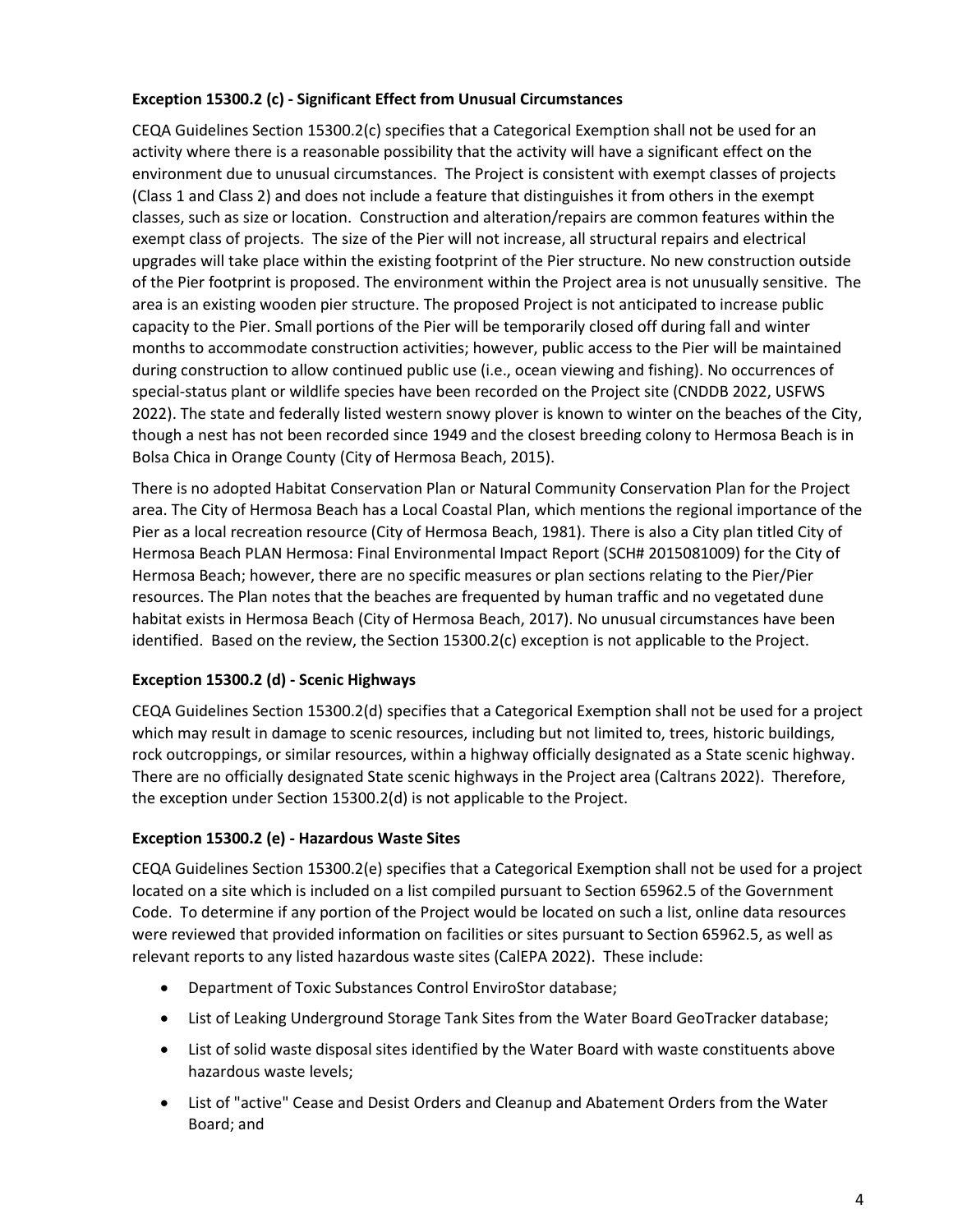• List of hazardous waste facilities subject to corrective action pursuant to Section 25187.5 of the Health and Safety Code.

Based on the review of the above-mentioned lists, the Project is not included on a site that that is included on a list compiled pursuant to Section 65962.5 of the Government Code, and no adjacent sites were identified where contamination may have extended onto the Campus property. Based on the review, the Section 15300.2(e) exception does not apply to the Project.

### **Exception 15300.2 (f) - Historical Resource**

CEQA Guidelines Section 15300.2(f) specifies that a Categorical Exemption shall not be used for a project which may cause a substantial adverse change in the significance of a historical resource. The CEQA Guidelines define a historical resource as: (1) a resource listed in the California Register of Historical Resources; (2) a resource included in a local register of historical resources, as defined in the California Public Resources Code (PRC) Section 5020.1(k), or identified as significant in a historical resource survey meeting the requirements of PRC Section 5024.1(g); or (3) any object, building, structure, site, area, place, record, or manuscript that a lead agency determines to be historically significant or significant in the architectural, engineering, scientific, economic, agricultural, educational, social, political, military, or cultural annals of California, provided the lead agency's determination is supported by substantial evidence in light of the whole record.

The Project is located entirely within the existing footprint of the Pier. The Project will require necessary structural repairs and electrical upgrades to the Pier to ensure safe access and function of this public structure and no new construction or addition to the existing Project area is proposed. According to the Los Angeles Conservancy, the Pier is not designated as a historic resource under the City's Historic Preservation Ordinance and the Pier is not a dedicated historic landmark according to the City of Hermosa Beach City Council. The State Office of Historic Preservation Built Environment Resources Directory, which includes listings of the California Register of Historical Resources, California State Historical Landmarks, California State Points of Historical Interest, and the National Register of Historic Places, lists no recorded buildings or structures within or adjacent to the Project area. In addition, the Project area is not listed on the City of Hermosa Beach Historic Resources List and is not included within a City of Hermosa Beach Historic District. Furthermore, the Project would not remove or materially alter any existing buildings at/near the Pier. Based on the review, the Section 15300.2(f) exception does not apply to the Project.

# 4. Conclusion

The Project qualifies for a combination of Class 1 and Class 2 Categorical Exemptions from CEQA under Sections 15301 and 15302 of the CEQA Guidelines. The environmental review and documentation reported above did not identify any significant effects that would occur from the Project, and the exceptions listed in Section 15300.2 of the CEQA Guidelines were found not to apply to the Project.

# 5. References

California Department of Transportation. 2022. California State Scenic Highway Map. https://caltrans.maps.arcgis.com/apps/webappviewer/index.html?id=465dfd3d807c46cc8e8057116f1aa caa

California Environmental Protection Agency (CalEPA). 2022. Cortese List Data Resources. [https://calepa.ca.gov/sitecleanup/corteselist/.](https://calepa.ca.gov/sitecleanup/corteselist/)